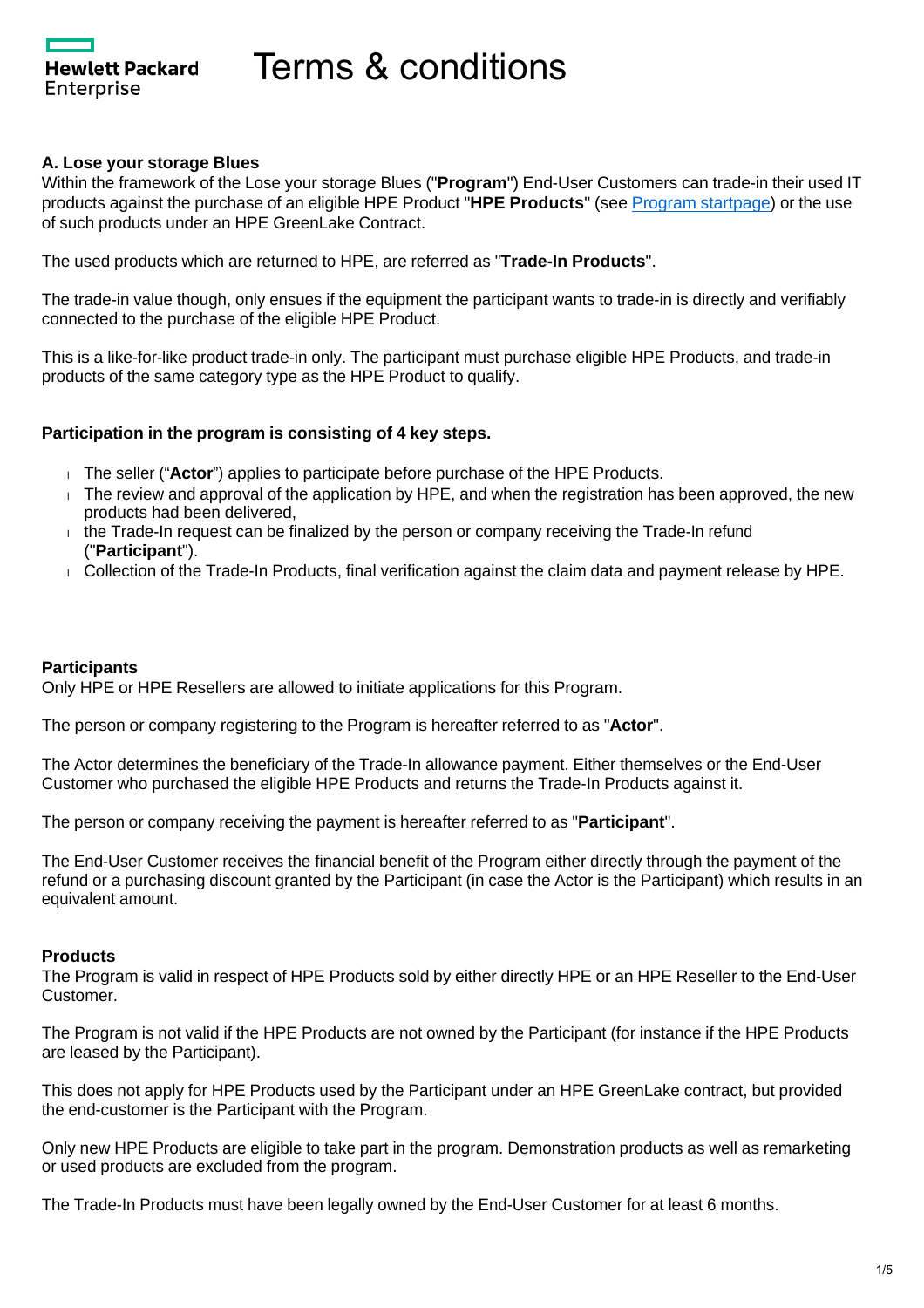

The list of eligible products can be found on the **Program startpage**.

# **Promoter (referred to herein as "HPE"):**

**Hewlett-Packard International Sarl** Route du Nant-d'Avril 150 CH-1217 Meyrin/Geneva **Switzerland** 

## **Paying Entity:**

**Hewlett-Packard International Sarl** Route du Nant d'Avril 150 CH-1217 Meyrin/Geneva Switzerland

## **B. Program rules and requirements**

The Program is valid in Latvia.

By completing the request process the Participant confirms acceptance of these terms and conditions.

HPE Products purchased in another country than the participant registered to the program are not authorized for participation.

The Actor must provide an active HPE Deal ID or HPE Offer ID with the application to participate in order to support the review and approval of the application.

The calculated refund amount is not guaranteed if any special pricing conditions apply to a deal. In such case HPE may need to amend the offer depending on other pricing agreements.

## **If the Actor is Participant**

A Transfer of Ownership document (available under

[https://promotions.ext.hpe.com/Docs/HPE\\_transfer\\_of\\_ownership\\_en.pdf](https://promotions.ext.hpe.com/Docs/HPE_transfer_of_ownership_en.pdf)), is mandatory agreement between End-User Customer and the Participant in order to certify the paragraphs below.

- A. With the acceptance of the trade-in agreement, the participant warrants to hold legal title to the Trade-In Products, the Trade-In Products are free of liens or security interest, the ownership is not subject to the rights of third parties and the Participant has the legal right to transfer the Trade-In Products to HPE.
- B. The Participant warrants that the Trade-in Products are free of any restrictions or encumbrances, including third party software which may not be transferred or for which royalties are due.

## **If the End-User Customer is Participant**

- A. With the acceptance of the trade-in agreement, the Participant warrants to hold legal title in the Trade-In Products, the Trade-In Products are free of liens or security interest, the ownership is not subject to the rights of third parties and the Participant has the legal right to transfer the Trade-in Products to HPE.
- B. The Participant warrants that the Trade-in Products are free of any restrictions or encumbrances, including third party software which may not be transferred or for which royalties are due.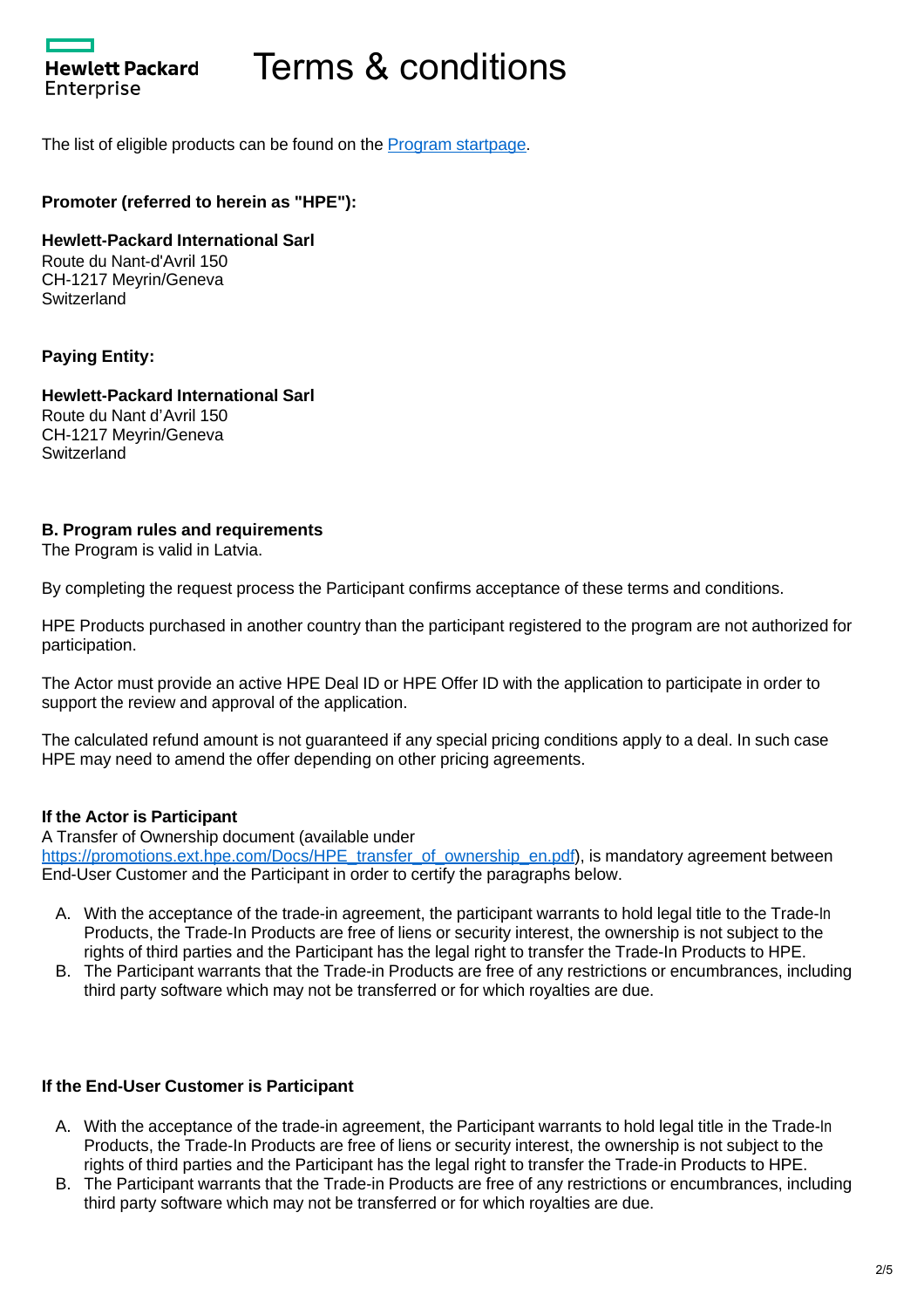

The trade-in amounts as indicated by HPE only apply for Trade-In Products that are returned complete, in working condition and with all accessories belonging to it.

The [Packing Instructions](https://promotions.ext.hpe.com/Docs/HPE_Trade-In_Packing_Instructions_en.pdf) must be followed.

The Participant will be solely responsible for removing all sensitive data before returning products to HPE, and HPE shall not be responsible for maintaining the confidentiality or privacy of any sensitive data that remains on such component.

Trade-In Products returned to HPE must not be contaminated with biological, chemical or radioactive materials.

To carry out the collection and transfer to the clearing center, the Trade-In Products must be located within the country the Participant registered to the Program.

Requests for collection from offshore locations cannot be accepted.

The ownership of the Trade-In Products will be transferred to HPE upon handover of the product to the designated HPE Test Center.

The delivery of the Trade-In Products to HPE's designated Test Center shall be final and effective to transfer title of such product to HPE free and clear of all liens and encumbrances.

The Trade-In Products defined in the web application under the program must be handed over to HPE to qualify. After receipt in HPE's handling house, no Trade-In Products (including accessories) can be returned again to the participant. These Trade-In Products remain the property of HPE.

The Trade-In Products must match the details provided during the application process. If they do not match, HPE reserves the right not to pay any trade-in value or to debit the difference in trade-in value between the stated and actually received Trade-In Product when the trade-in value of the incorrect product is less.

HPE warrants environmentally friendly disposal of Trade-In Products. The Trade-In Products are recycled in the country of the Test Center where it has been tested and may not remain within the country where it was collected.

#### **C. Program Steps and Timing**

The Actor or the Participant can obtain information about the program, calculate a non-binding offer and apply for participation at the [Program startpage.](https://promotions.ext.hpe.com/WMCF.Web/lv/en/promotion/20383/?ocugid=)

Applications must be raised before purchase, and remain valid for 90 days.

The expiration date of an application is printed on the approval confirmation mail.

A trade-in request must be submitted online, within the validity period of the application and latest 30 days after date of purchase. The date of the proof of purchase shall be considered as the date of purchase.

A proof of purchase is required to complete the request.

For a regular product purchase and if not specified differently this would be the end-customer invoice, for a HPE GreenLake contract, the cover sheet of the service contract is considered the equivalent.

The proof of purchase must contain the following information:

- Name and address of the End-User Customer
- Name and address of the Seller, in accordance with the letterhead
- Model and serial number of the HPE Product.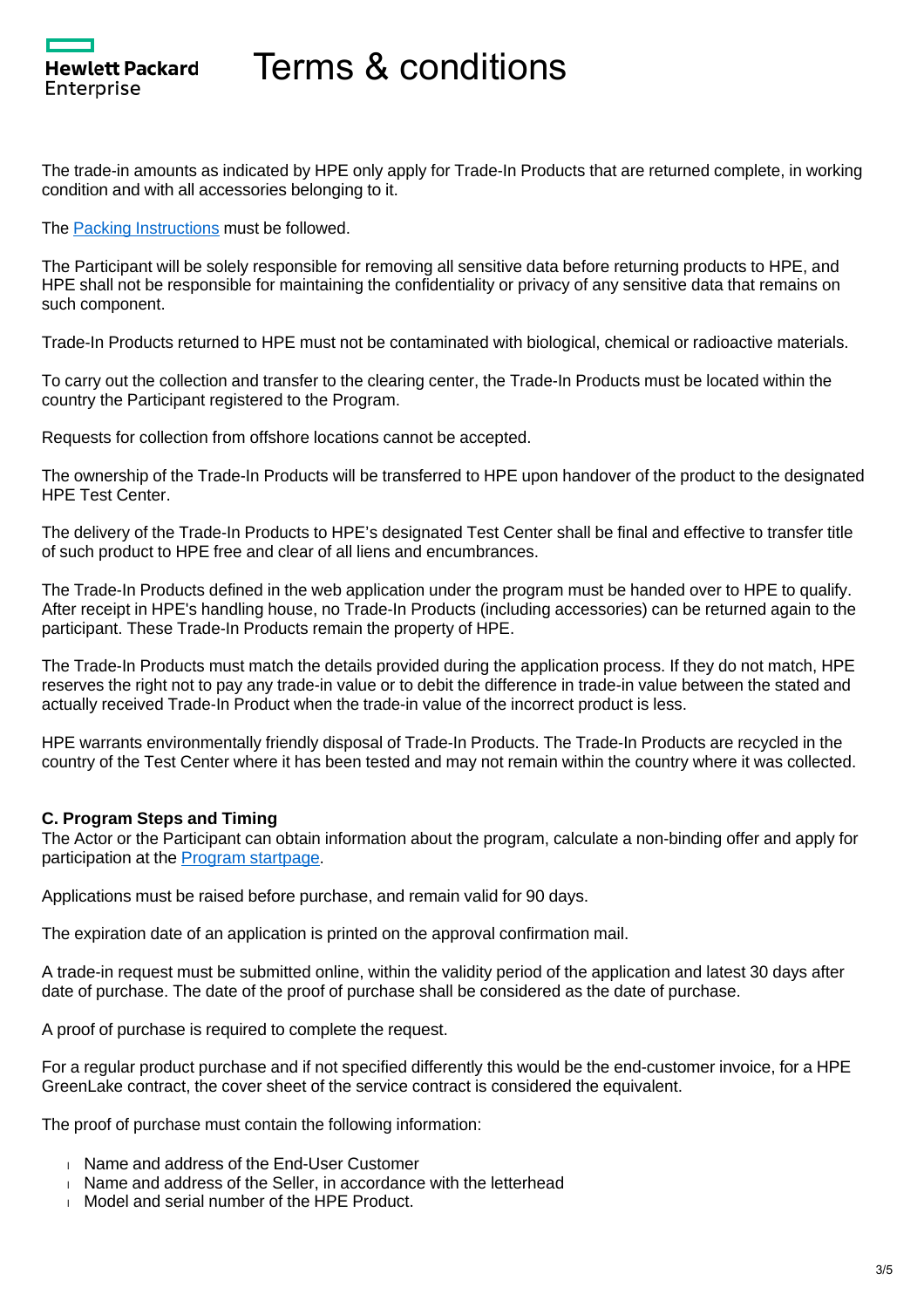

The mandatory proof of purchase documents must be uploaded during completion of the request procedure.

When the Actor is Participant in addition the purchase invoice for the HPE Products and the completed Transfer of Ownership document (available under

[https://promotions.ext.hpe.com/Docs/HPE\\_transfer\\_of\\_ownership\\_en.pdf](https://promotions.ext.hpe.com/Docs/HPE_transfer_of_ownership_en.pdf)), indicating all Trade-In Products subject to the claim, signed by the End-User customer is required.

Uploaded documents are exclusively used for validation of eligibility to participate in this Program. The information will not be shared with any other processes and function outside the Program.

Participants who did not provide HPE with all mandatory information will be notified via email and offered the opportunity to provide the missing items within 7 calendar days. If the Participant still fails to comply with the terms and conditions, the request will be rejected.

Collections are carried out for full lots of Trade-In Products. If Trade-In Products are to collect at different locations, or there are multiple collections at different dates, the trade-in claim must be separated in corresponding batches. Please contact [trade-in@tpps.mail.hpe.com](mailto:trade-in@tpps.mail.hpe.com) for support in such cases.

On the agreed date, HPE will dispatch a carrier to the address the Participant advised in the request. If it is not possible for said carrier to come on the agreed date, carrier will contact the Participant to agree a new date.

The charges for the collection are carried by HPE.

For preparation of the Trade-In Products the [Packing Instructions](https://promotions.ext.hpe.com/Docs/HPE_Trade-In_Packing_Instructions_en.pdf) must be followed.

If the Participant does not adhere to the packaging instructions, or if the Trade-In Product is not provided at the agreed time and the carrier has to carry out a new collection through fault of the Participant, HPE reserves the right to deduct a sum appropriate to the costs incurred.

The shipping label provided with the request confirmation must be attached to the outside of the box and should remain easily accessible even when stacked on a pallet. It is recommended to secure the label with transparent shipping tape from being ripped off the box.

The period between acceptance of the request and the readiness for collection of the Trade-In Products must not exceed 90 calendar days.

The trade-in amount is paid by HPE to the Participant. The payment will be made by electronic bank transfer within 45 days after receipt of the Trade-In Product in the test center.

If a Trade-In Product other than that stated in the request has been returned to the test center, HPE is entitled to charge the participant the incurred costs for the return.

Payment can only be made to a bank account within the country where the Participant registered for the Program.

The approved refund amount is exclusive VAT.

Where applicable, HPE will add local VAT to the final payment amount.

Where the payment constitutes a taxable benefit, all tax liability lies with the Participant.

#### **Invoicing for reimbursement**

To ensure a consistent and correct invoicing of the trade-in value, HPE creates a self billing invoice on behalf of the Participant.

This invoice is sent to the Participant attached to an e-mail.

For questions regarding the program or the status of your claim, please email: [trade-in@tpps.mail.hpe.com.](mailto:trade-in@tpps.mail.hpe.com)